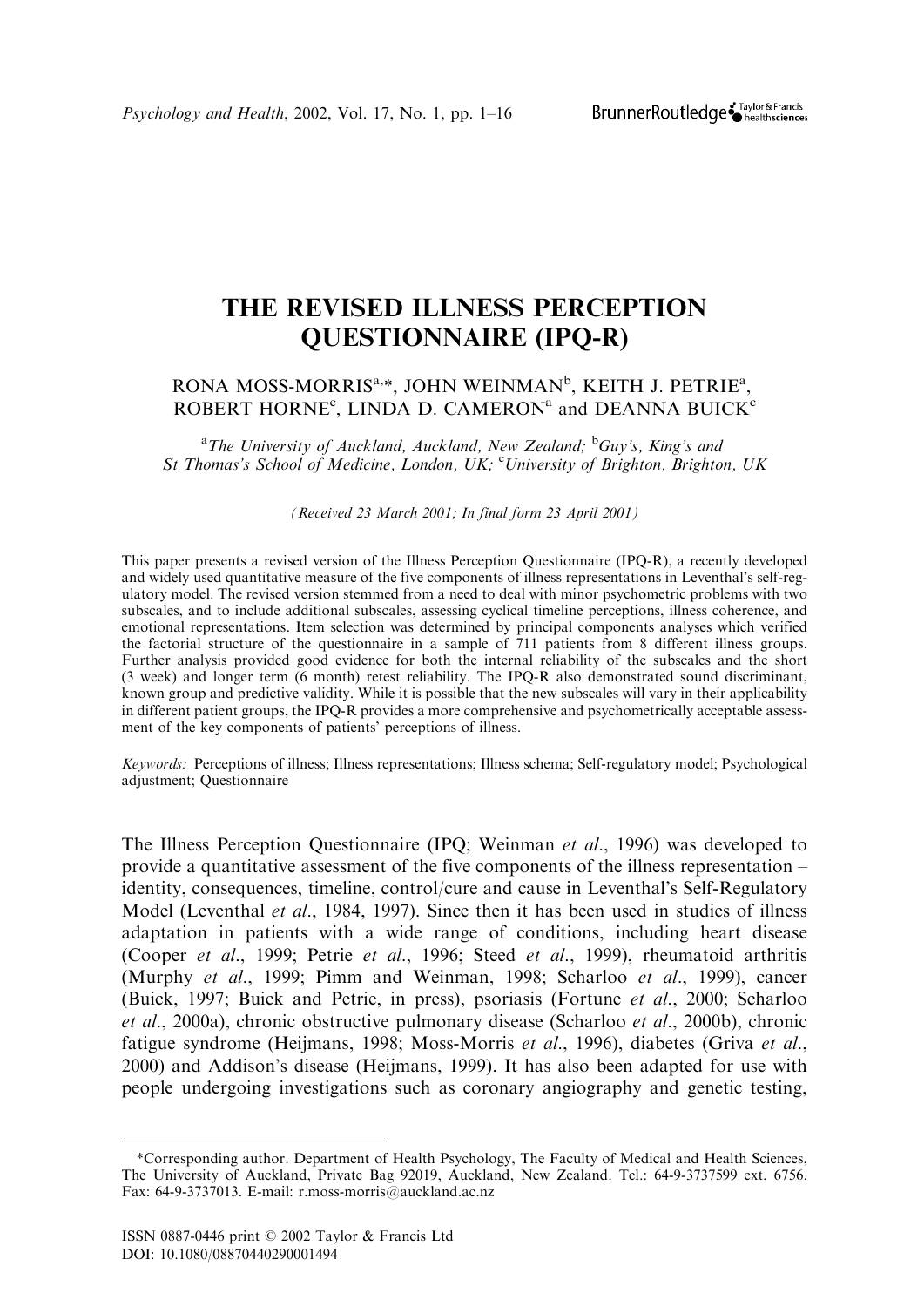and for spouses and carers of people with major health problems (Heijmans et al., 1999; McClenahan and Weinman, 1998; Weinman et al., 2000).

The evidence from studies to date provide quantitative support for the structural relations between the five components of illness representation described by Leventhal (Leventhal et al., 1984, 1997), and for the expected links between illness perceptions and a range of psychological outcomes including coping (Heijmans, 1998; Heijmans and de Ridder,1998; Moss-Morris et al., 1996; Scharloo et al., 1998, 2000), mood (Fortune et al., 2000; Murphy et al., 1999), functional adaptation (Heijmans, 1998, 1999; Moss-Morris, 1997; Petrie et al., 1996; Scharloo et al., 1998) and adherence to a range of medical recommendations (Cooper et al., 1999; Weinman et al., 2000).

Although the measure has been adopted in a variety of studies and has been successful in predicting different aspects of adaptation and recovery in chronic illness, feedback from the accumulated experience of researchers using the IPQ has led to the need to amend and develop the measure in order to improve the measurement properties of some of the existing subscales and to extend its scope. A critical review of the published studies has revealed some variation in the internal consistency of specific subscales. While this may have partly reflected variations in sample size and illness groups, it became apparent that certain improvements could be made. In particular two subscales, namely cure/control and timeline showed some problems with respect to their internal consistency. With the cure/control subscale, re-analysis of these data using factor analyses, revealed that the items loaded onto two separate factors. One component was concerned with personal control and self efficacy beliefs, whereas the other assessed belief in the treatment or recommended advice (i.e. outcome expectancies). Since these two components were found to be only weakly correlated and because of our growing interest in the nature and role of treatment beliefs (Horne, 1997, Horne and Weinman, 1999), it was decided to create two separate subscales. With the timeline subscale, two issues became apparent. Some evidence of lower than desirable internal consistency values suggested the need not only to increase the number of items, but also to develop new items to assess cyclical timeline beliefs, which had been overlooked in the original IPQ.

Another important component of Leventhal's self-regulatory model had been overlooked in the original IPQ, namely emotional representations. The self-regulatory model proposes that in response to illness and other health threats, people develop parallel cognitive and emotional representations which, in turn, will give rise to problem-based and emotion-focused coping procedures, respectively (Leventhal et al., 2001). The original IPQ was designed to investigate only the cognitive components of patients' representations, and this was felt to be a limitation in its capacity to describe patients' responses to illness. However, in developing this measure care needed to be taken to ensure that it was not merely a proxy indicator of patients' general mood but did provide an assessment of the emotional responses generated by the illness. Thus we recognised that one important additional step above and beyond the usual psychometric indicators in evaluating this scale would be needed to demonstrate that it did not completely overlap with standard measures of positive and negative affectivity.

Finally, in planning a revision of the IPQ we were interested in exploring whether we could assess the extent to which a patient's illness representation provided a coherent understanding of the illness. This can be thought of as a type of meta-cognition reflecting the way in which the patient evaluates the coherence or usefulness of his or her illness representation. Hence we have referred to this as the ''illness coherence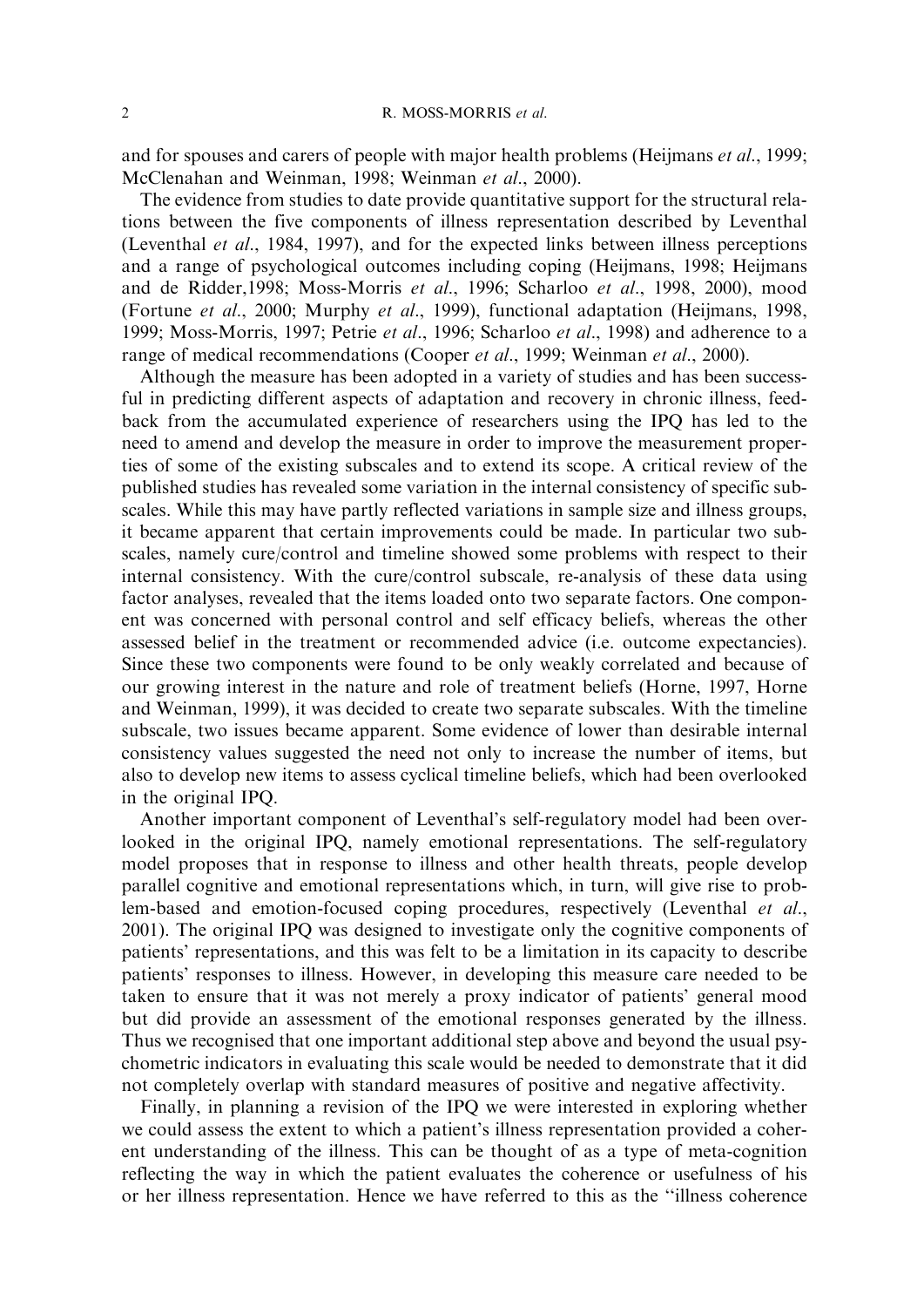subscale'' (see below). This paper describes the item selection, principal components analysis and psychometric evaluation of the revised IPQ (IPQ-R).

## **METHOD**

## **Participants**

Eight illness groups were used for the validation of the IPQ-R. Seven of the samples were collected in Auckland, New Zealand and an HIV patient group was recruited from Brighton, United Kingdom. All patients had to read and write English and to have a medical diagnosis of their condition to be included in the study. Three of the patient groups, rheumatoid arthritis (RA), type II diabetes and asthma, were consecutively recruited by a research assistant from Auckland hospital outpatient clinics as they waited for their clinic appointments. Patient response rates were 90%, 92%, and 96% respectively. The chronic pain patients (80% response rate) were recruited from hospital based chronic pain clinics and the acute pain patients (50% response rate) from a private physiotherapy practice. These patients were handed information about the study during their treatment sessions. The chronic pain patients had all experienced pain for longer than three months which was unexplained by medical signs alone. The acute pain group presented with a first-time peripheral painful injury that had been present for less than six weeks. The multiple sclerosis (MS) patients were recruited from a mail out questionnaire survey to two Auckland-based MS support groups (response rate 44%). The myocardial infarction (MI) sample consisted of consecutive admissions to the Coronary Care Unit at Auckland Hospital with a confirmed diagnosis of acute MI (response rate 96%). These patients completed the questionnaire within one week of their MI while in the hospital. The HIV sample was recruited from a large HIV/AIDS clinic in Brighton, United Kingdom. All eligible patients who attended the clinic were invited to participate. Sixty percent of these returned the questionnaire. The characteristics of the eight illness groups are presented in Table I.

## MEASURES

Development of the Illness Perception Questionnaire Revised (IPQ-R) The IPQ-R is divided into three sections, with the identity and causal dimensions presented separately

| <b>Illness Group</b>  | N   | Gender     | Length of Illness                                     | Age         | Unemployed | Marital Status                                   |
|-----------------------|-----|------------|-------------------------------------------------------|-------------|------------|--------------------------------------------------|
|                       |     | $\%$ Male) | Mean (SD) years<br>except acute<br>pain given in days |             | (%)        | (% Married or<br>in a permanent<br>relationship) |
| Asthma                | 86  | 28         | 26.6 (15.6)                                           | 41.9(13.1)  | 21.4       | 53                                               |
| Diabetes              | 73  | 59         | 9.8(10.2)                                             | 57.4 (13.5) | 27.4       | 59                                               |
| Rheumatoid Arthritis  | 76  | 24         | 16.3(11.7)                                            | 59.0 (15.5) | 32.4       | 53                                               |
| Chronic Pain          | 63  | 41         | 9.9(9.0)                                              | 53.9 (11.1) | 53.8       | 91                                               |
| Acute Pain            | 35  | 57         | 15.2(13.5)                                            | 35.7(12.3)  | 5.7        | 71                                               |
| Myocardial Infarction | 47  | 81         | $\leq$ 1 week post MI                                 | 61.8(13.4)  | 6.4        | 62                                               |
| Multiple Sclerosis    | 170 | 21         | 11.5(10.0)                                            | 50.9 (13.0) | 43.4       | 63                                               |
| <b>HIV</b>            | 161 | 98         | 6.42(4.1)                                             | 40.5(8.8)   |            |                                                  |

TABLE I Characteristics of Patient Samples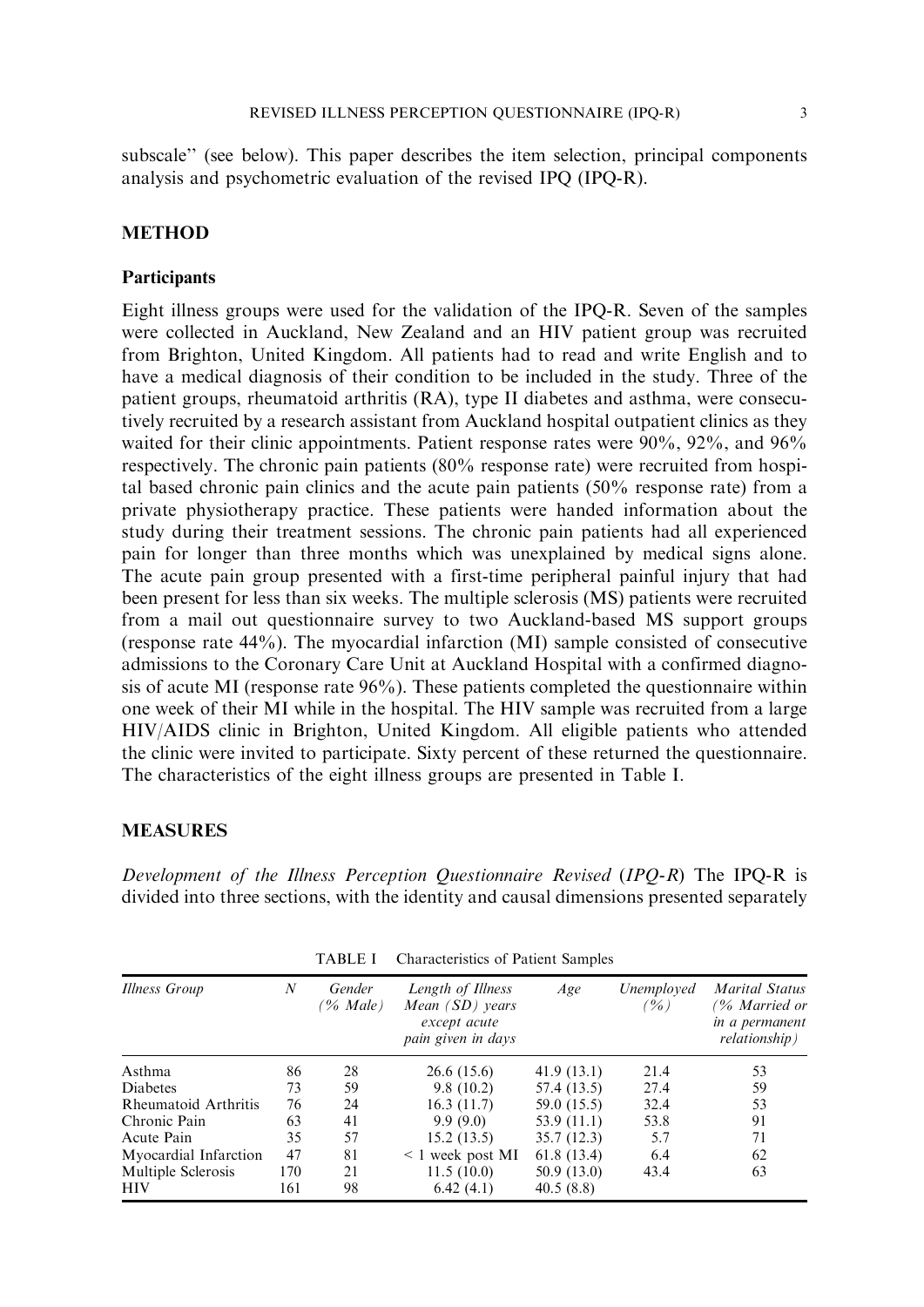from the remaining dimensions. The identity scale is presented first and consists of the 12 commonly experienced symptoms included in the original IPQ: pain, nausea, breathlessness, weight change, fatigue, stiff joints, sore eyes, headaches, upset stomach, sleep difficulties, dizziness and loss of strength. Two new symptoms, sore throat and wheeziness, were added to the list. The instructions for this scale were also altered. The IPQ (Weinman et al., 1996) included an intensity rating of symptoms. From an operational point of view this may well measure somatisation, or the tendency to report symptoms, rather than the concept of illness identity, which is the process of matching symptoms to an illness label. Consequently, the IPQ-R firstly asks patients to rate whether or not they have experienced each symptom since their illness using a yes/no response format. They are then asked whether or not they believe the symptom to be specifically related to their illness using the same format. The sum of the yes-rated items on this second rating forms the illness identity subscale. The general symptom experience subscale is not included in the IPQ-R but was used in the current study to assess the validity of the identity subscale.

In the following section the identity, consequences, timeline acute/ chronic, timeline cyclical, coherence and emotional dimensions of the IPQ-R are rated on the original 5-point Likert type scale: strongly disagree, disagree, neither agree nor disagree, agree, and strongly agree. All the original items from the IPQ were included in the initial version of the revised questionnaire. Most of the new items were generated from feedback from studies using the IPQ. Items for the emotional representation subscale were developed to tap into a set of six affective responses, which were found in prior research to be sensitive to differences in illness perceptions and to predict health-related responses such as seeking medical care (Cameron et al., 1993). The illness coherence items were generated by the investigators to represent an overriding dimension of how much patients understand or comprehend their illnesses. This brought the total number of exploratory items in this section of the questionnaire to 50.

Finally, the causal dimension is presented as a separate section which uses the same Likert-type scale. The number of attributional items was extended from 10 to 18. The new items had been generated from illness specific studies using the IPQ (Moss-Morris and Petrie, 2001; Petrie et al., 1996, Pimm and Weinman, 1998). The items retained in the final version of the IPQ-R are presented in Tables II and III.

The Positive and Negative Affect Schedule (PANAS; Watson et al., 1988) was used to determine the discriminant validity of the IPQ-R. The Positive affect (PA) scale measures the degree to which a person feels enthusiastic, active, and alert, while the Negative affect (NA) dimension assesses subjective distress and discomfort. The scales have high internal consistency and are largely uncorrelated (Watson et al., 1988). The trait version of the scale was used in this study where subjects are asked to what extent they generally feel each emotion.

The Ambulatory Index (Hauser et al., 1983), Sickness Impact Profile (SIP, Bergner et al., 1981), and Fatigue Severity scale (Chalder et al., 1993) were included to assess the predictive validity of the scale in the MS sample. The Ambulatory Index is an observer-rated test used to measure the mobility of the patient. Previous research has shown that changes in MS patients' Ambulatory Index scores are significantly correlated with changes in the number of lesions in an MRI (Khoury *et al.*, 1994). The SIP is a well validated and widely used self-report measure of sickness-related disability. The 14-item fatigue severity scale measures both physical and mental fatigue and has excellent psychometric properties.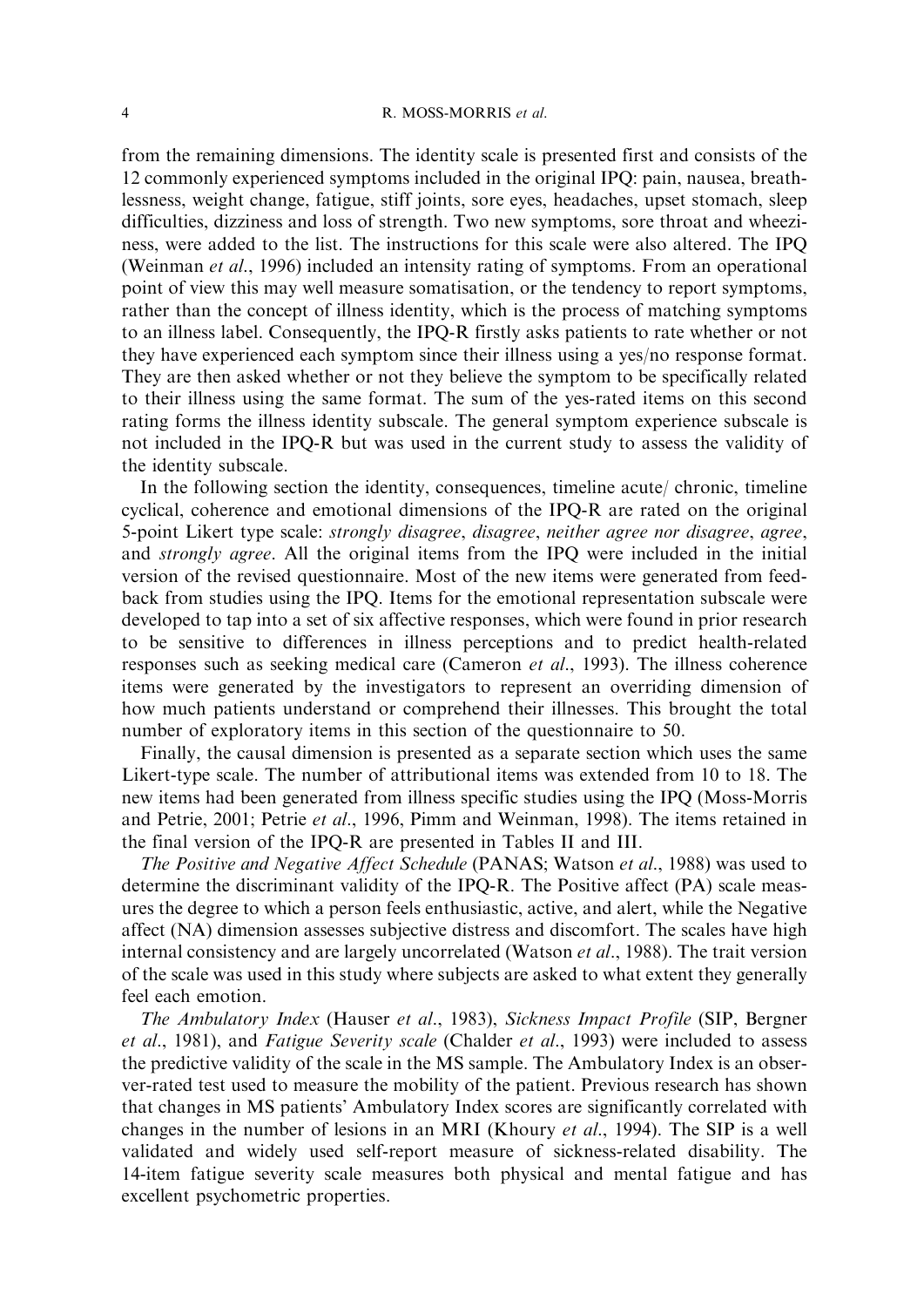## REVISED ILLNESS PERCEPTION QUESTIONNAIRE (IPQ-R) 5

| TABLE II Principal components analysis of the IPQ-R items |  |
|-----------------------------------------------------------|--|
|-----------------------------------------------------------|--|

|                                                                                                     | Ι             | Η                | Ш                | IV               | V                | VI               | VИ            |
|-----------------------------------------------------------------------------------------------------|---------------|------------------|------------------|------------------|------------------|------------------|---------------|
| Timeline acute/chronic ( $\alpha = .89$ )                                                           |               |                  |                  |                  |                  |                  |               |
| My illness will last a short time $(r)$                                                             | .76           | .05              | $-.15$           | $-.01$           | $.08\,$          | $-.04$           | .07           |
| My illness is likely to be permanent rather                                                         | .83           | .08              | $-.05$           | .02              | .12              | $-.13$           | .07           |
| than temporary<br>My illness will last for a long time                                              | .86           | .05              | $-.10$           | .02              | .13              | $-.13$           | .07           |
| *This illness will pass quickly (r)                                                                 | .75           | .12              | $-.13$           | $-.09$           | .16              | $-.07$           | $-.07$        |
| *I expect to have this illness for the rest of my life                                              | .82           | .01              | $-.10$           | .02              | .20              | $-.07$           | .10           |
| *My illness will improve in time (r)                                                                | .61           | $-.08$           | -.44             | .09              | .14              | $-.20$           | .01           |
| Timeline cyclical ( $\alpha = .79$ )                                                                |               |                  |                  |                  |                  |                  |               |
| The symptoms of my illness change a great                                                           | .01           | .08              | .03              | .11              | .13              | $-.11$           | .71           |
| deal from day to day                                                                                |               |                  |                  |                  |                  |                  |               |
| *My symptoms come and go in cycles                                                                  | .03           | .01              | .07              | $-.08$           | $-.04$           | .06              | .84           |
| *My illness is very unpredictable<br>*I go through cycles in which my illness                       | .07<br>.08    | .08<br>.15       | $-.13$<br>$-.02$ | .25<br>$-.02$    | .07<br>.01       | $-.06$<br>$-.09$ | .72<br>.73    |
| gets better and worse                                                                               |               |                  |                  |                  |                  |                  |               |
|                                                                                                     |               |                  |                  |                  |                  |                  |               |
| Consequences ( $\alpha$ = .84)<br>My illness is a serious condition                                 | .49           | .09              | $-.04$           | .01              | .57              | $-.01$           | .09           |
| My illness has major consequences on my life                                                        | .38           | .16              | $-.12$           | .04              | .74              | $-.02$           | .05           |
| My illness does not have much effect on my life (r)                                                 | .13           | .23              | $-.32$           | $-.06$           | .55              | $-.05$           | .05           |
| My illness strongly affects the way others see me                                                   | .03           | .14              | $-.13$           | .14              | .73              | $-.17$           | .01           |
| My illness has serious financial consequences                                                       | .24           | .25              | $-.05$           | .10              | .67              | $-.11$           | .13           |
| *My illness causes difficulties for those<br>who are close to me                                    | .12           | .30              | $-.15$           | .08              | .70              | $-.07$           | $-.04$        |
|                                                                                                     |               |                  |                  |                  |                  |                  |               |
| <i>Personal control</i> ( $\alpha$ = .81)                                                           |               |                  |                  |                  |                  |                  |               |
| There is a lot which I can do to control my symptoms<br>What I do can determine whether my illness  | .01<br>$-.18$ | $-.13$<br>$-.06$ | .50<br>.42       | $-.08$<br>$-.11$ | $-.15$<br>$-.06$ | .51<br>.56       | .14<br>$-.01$ |
| gets better or worse                                                                                |               |                  |                  |                  |                  |                  |               |
| *The course of my illness depends on me                                                             | $-.21$        | $-.14$           | .50              | .01              | $-.14$           | .51              | $-.02$        |
| *Nothing I do will affect my illness (r)                                                            | $-.11$        | $-.03$           | .10              | $-.10$           | $-.02$           | .76              | $-.03$        |
| *I have the power to influence my illness                                                           | $-.13$        | $-.15$           | .38              | $-.11$           | .03              | .57              | $-.05$        |
| *My actions will have no affect on the outcome                                                      | $-.07$        | $-.03$           | .08              | $-.16$           | $-.12$           | .73              | $-.08$        |
| of my illness (r)                                                                                   |               |                  |                  |                  |                  |                  |               |
| Treatment control ( $\alpha$ = .80)                                                                 |               |                  |                  |                  |                  |                  |               |
| There is very little that can be done to improve                                                    | $-.26$        | $-.15$           | .56              | $-.16$           | $-.11$           | .30              | $-.12$        |
| my illness $(r)$<br>*My treatment will be effective in curing my illness                            | $-.53$        | .04              | .61              | .04              | $-.05$           | $-.10$           | $-.03$        |
| *The negative effects of my illness can                                                             | $-.12$        | $-.03$           | .79              | $-.07$           | $-.19$           | .13              | .02           |
| be prevented (avoided) by my treatment                                                              |               |                  |                  |                  |                  |                  |               |
| *My treatment can control my illness                                                                | $-.07$        | $-.05$           | .81              | $-.08$           | $-.14$           | .19              | .04           |
| *There is nothing which can help my condition (r)                                                   | $-.22$        | $-.08$           | .58              | $-.18$           | $-.08$           | .35              | $-.13$        |
| <i>Illness Coherence</i> ( $\alpha$ = .87)<br>The symptoms of my condition are puzzling to me $(r)$ | .02           | .17              | .10              | .73              | .19              | $-.09$           | .24           |
| My illness is a mystery to me (r)                                                                   | .02           | .15              | .01              | .86              | .10              | $-.13$           | .05           |
| *I don't understand my illness (r)                                                                  | $-.04$        | .13              | $-.14$           | .86              | .06              | $-.12$           | .04           |
| *My illness doesn't make any sense to me (r)                                                        | .01           | .16              | $-.10$           | .83              | .13              | $-.18$           | .09           |
| *I have a clear picture or understanding                                                            | $-.01\,$      | .18              | $-.14$           | .64              | $-.16$           | $-.18$           | $-.03$        |
| of my condition                                                                                     |               |                  |                  |                  |                  |                  |               |
| <i>Emotional representations</i> ( $\alpha$ = .88)                                                  |               |                  |                  |                  |                  |                  |               |
| *I get depressed when I think about my illness                                                      | .06           | .79              | $-.03$           | .12              | .21              | $-.16$           | .07           |
| *When I think about my illness I get upset<br>*My illness makes me feel angry                       | .03<br>$-.02$ | .83<br>.71       | .06<br>$-.01$    | .16<br>.12       | .22<br>.25       | $-.18$<br>$-.13$ | .01<br>.10    |
| *My illness does not worry me (r)                                                                   | $-.03$        | .61              | $-.22$           | .02              | .20              | .11              | .13           |
| *Having this illness makes me feel anxious                                                          | $-.07$        | .72              | $-.01$           | .18              | .08              | .04              | .00.          |
| *My illness makes me feel afraid                                                                    | .16           | .70              | $-.02$           | .26              | .03              | $-.09$           | .14           |

*Note:* \*denotes new items not included in the original IPQ; (r) = items reverse scored.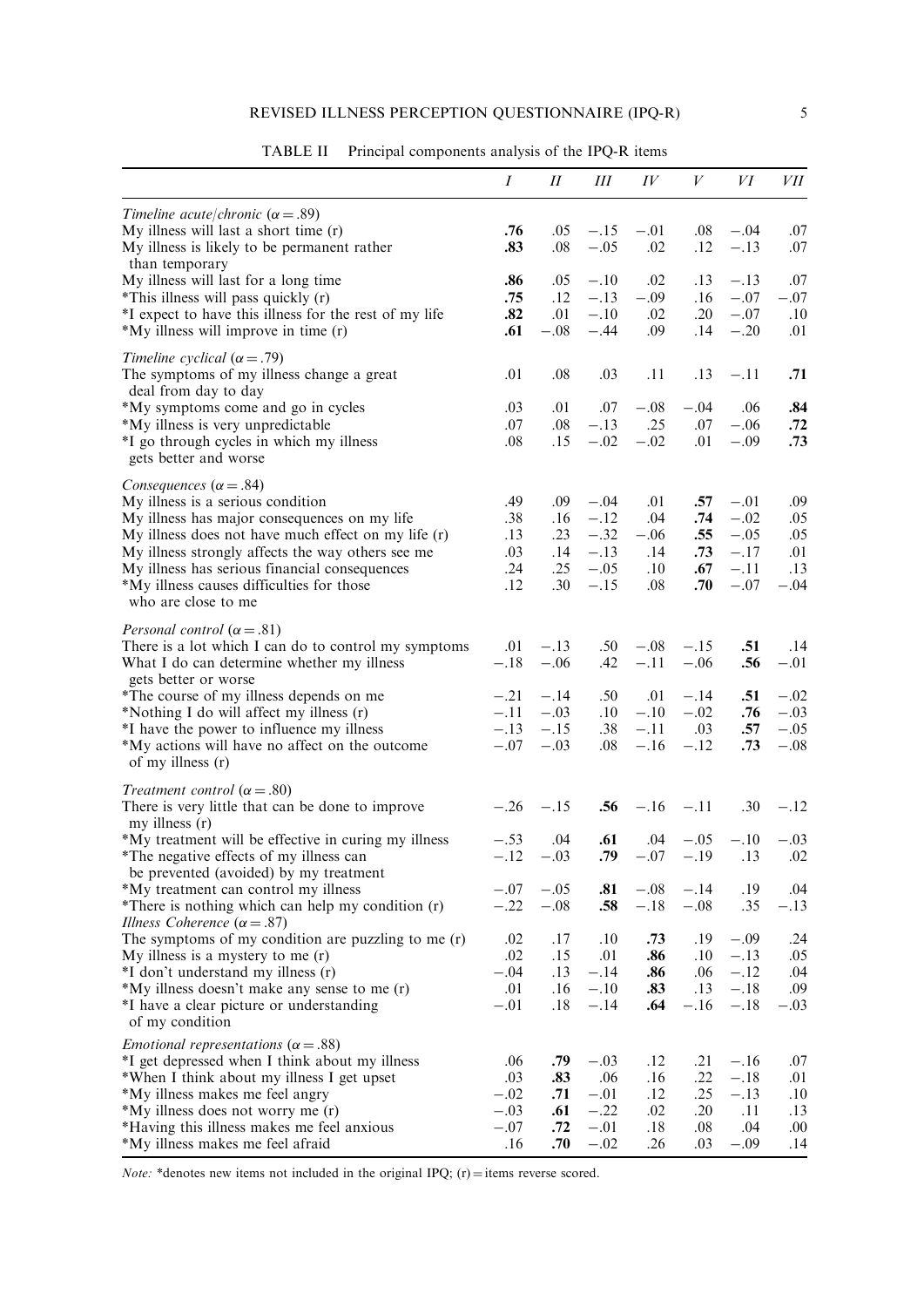|                                                                     | Factor I | Factor II | <b>Factor III</b> | Factor IV |
|---------------------------------------------------------------------|----------|-----------|-------------------|-----------|
| Psychological attributions ( $\alpha = .86$ )                       |          |           |                   |           |
| Stress or worry                                                     | .76      | .08       | .23               | $-.25$    |
| My mental attitude<br>e.g. thinking about<br>life negatively        | .72      | .36       | .06               | .08       |
| Family problems or worries<br>caused my illness                     | .82      | .16       | .14               | $-.08$    |
| $Overwork*$                                                         | .61      | .32       | .13               | $-.06$    |
| My emotional state<br>e.g. feeling down,<br>lonely, anxious, empty* | .79      | .24       | .09               | $-.05$    |
| My personality*                                                     | .53      | .41       | .03               | .18       |
| <i>Risk Factors</i> ( $\alpha$ = .77)                               |          |           |                   |           |
| Hereditary $-$ it runs in my family                                 | .08      | .61       | .08               | $-.45$    |
| Diet or eating habits                                               | .33      | .60       | .05               | $-.33$    |
| Poor medical care in my past                                        | .23      | .55       | .17               | .14       |
| My own behaviour                                                    | .42      | .52       | $-.16$            | .26       |
| Ageing*                                                             | .13      | .56       | $-.27$            | .04       |
| Smoking*                                                            | .25      | .67       | .07               | .04       |
| $Alcohol*$                                                          | .24      | .69       | .16               | .07       |
| <i>Immunity</i> ( $\alpha$ = .67)                                   |          |           |                   |           |
| A germ or virus                                                     | .05      | $-.12$    | .81               | $-.12$    |
| Pollution in the environment                                        | .33      | .41       | .57               | $-.05$    |
| Altered immunity*                                                   | .23      | .14       | .75               | $-.04$    |
| Accident or chance $(\alpha = .23)$                                 |          |           |                   |           |
| Chance or bad luck                                                  | $-.08$   | $-.43$    | .09               | .66       |
| Accident or injury*                                                 | .01      | .25       | $-.31$            | .65       |

TABLE III Principal components analysis of the IPQ-R causal items

Note: \*denotes new items not included in the original IPQ.

#### Procedure

After obtaining informed consent, patients were asked to complete the questionnaires. Most participants chose to complete the questionnaires at home and to send them back to the investigators in a stamped self-addressed envelope. Four of the patient groups (RA, diabetes, asthma and acute pain) completed the PANAS following completion of the IPQ-R. The HIV, MS, chronic pain and MI groups completed the IPQ-R as part of larger studies.

The RA group completed the IPQ-R again six months later to allow us to assess the test–retest reliability of the IPQ-R. Seventy-five of the 76 RA patients completed the second IPQ-R. RA was chosen to investigate the stability over this relatively lengthy period as it is a chronic ongoing condition. Thus, while one would expect some alterations in illness representations, there should be an element of consistency. Once the item selection of the IPQ-R was completed, data was also collected from 28 renal dialysis inpatients, from Guy's hospital, London to investigate the short-term test–retest reliability of the questionnaire. The renal patients completed the IPQ-R as two time points three weeks apart.

Predictive validity was investigated using the MS sample because the course of this illness is often variable and unpredictable, and the cause of MS is largely unknown. Therefore, it is a particularly relevant illness to research with regards to patients'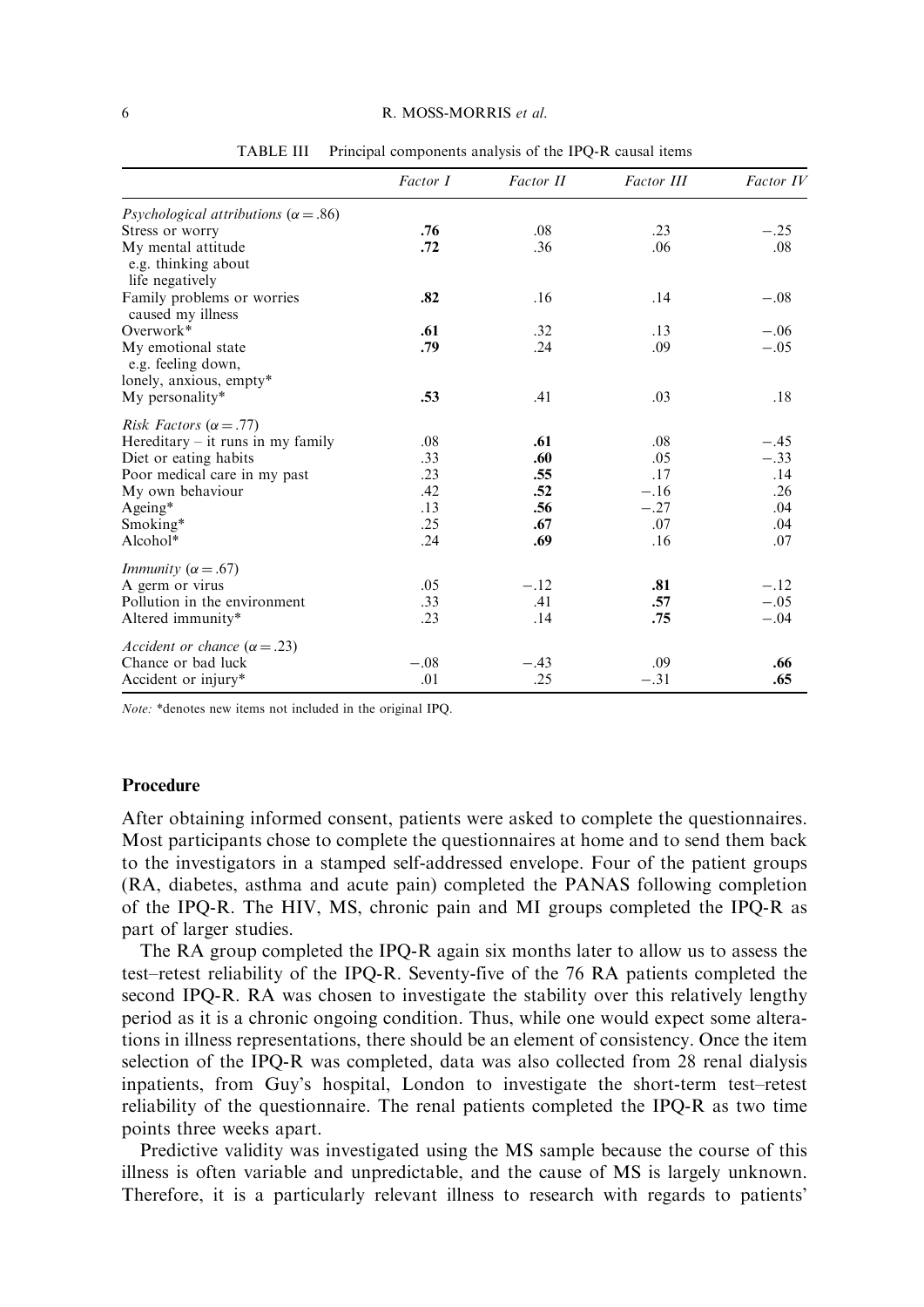personal representations of their illness and how these might impact on adjustment. The MS group completed the measures of adjustment following the IPQ-R. Illness severity information was also collected in the questionnaire including type of MS (i.e. benign, relapsing-remitting, relapsing-progressive or chronic-progressive), remission status and time since diagnosis. After the questionnaire had been completed, the severity of patients MS was assessed by a trained research assistant using the Ambulatory Index.

### **RESULTS**

## Structural Validity and Internal Reliability

To validate the factor structure of the IPQ-R and to determine which of the items best represent each of the dimensions, two separate principal components analyses (PCA) were conducted on the preliminary data collected from the 711 patients. The causal items were entered into a separate PCA as, unlike the other dimensions, they can be grouped into a number of factors. Varimax rotation was used in both analyses and the selection criteria was eigenvalues greater than 1.1. The identity component was not entered into either analysis as it is rated on a different scale.

In the first analysis, the 50 items representing the timeline, control, consequences, illness coherence and emotional representation dimensions were entered into the PCA. This produced 11 factors which together accounted for 68% of the variance. Twelve items which loaded onto more than one of these factors or which did not appear to load on any of the factors were deleted from the scale. The remaining 38 items were then entered into a second PCA. This produced seven factors which accounted for 64% of the variance (see Table II). Items with loadings of greater than 0.5 were interpreted to represent a particular factor. The content of the seven factors, as defined by these item loadings, provided confirmation of the theoretically derived factors labelled timeline (acute/chronic), timeline cyclical, consequences, personal control, treatment control, illness coherence, and emotional representations.

Table II shows that, in the majority of cases, the items loaded exclusively onto one factor. One exception was the consequences item ''my illness is a serious condition'', which loaded .49 onto the timeline factor as well as .57 on the consequences factor. In addition, two of the personal control items loaded onto the treatment control factor. These items, ''there is a lot which I can do to control my symptoms'' and ''the course of my illness depends on me'' both loaded .50 on treatment control and .51 on personal control. None of the treatment control items loaded onto personal control, suggesting while there may be some overlap, it still appears to be valid to separate control into these two categories.

All the subscales demonstrated good internal reliability. The Cronbach alpha's for each of the subscales are presented in Table II. These ranged from 0.79 for the timeline cyclical dimension to 0.89 for the timeline acute/chronic dimension.

Another PCA was computed on the 18 causal items. Varimax rotation produced four factors which accounted for 57% of the total variance. The factor loadings for the individual items and their factors are presented in Table III. All the items loaded greater than 0.5 onto one factor and less than 0.45 on any other factor. The first factor, labeled psychological attributions, accounted for a large 33% of the total variance. This factor included six of the seven psychological items. The remaining psychological item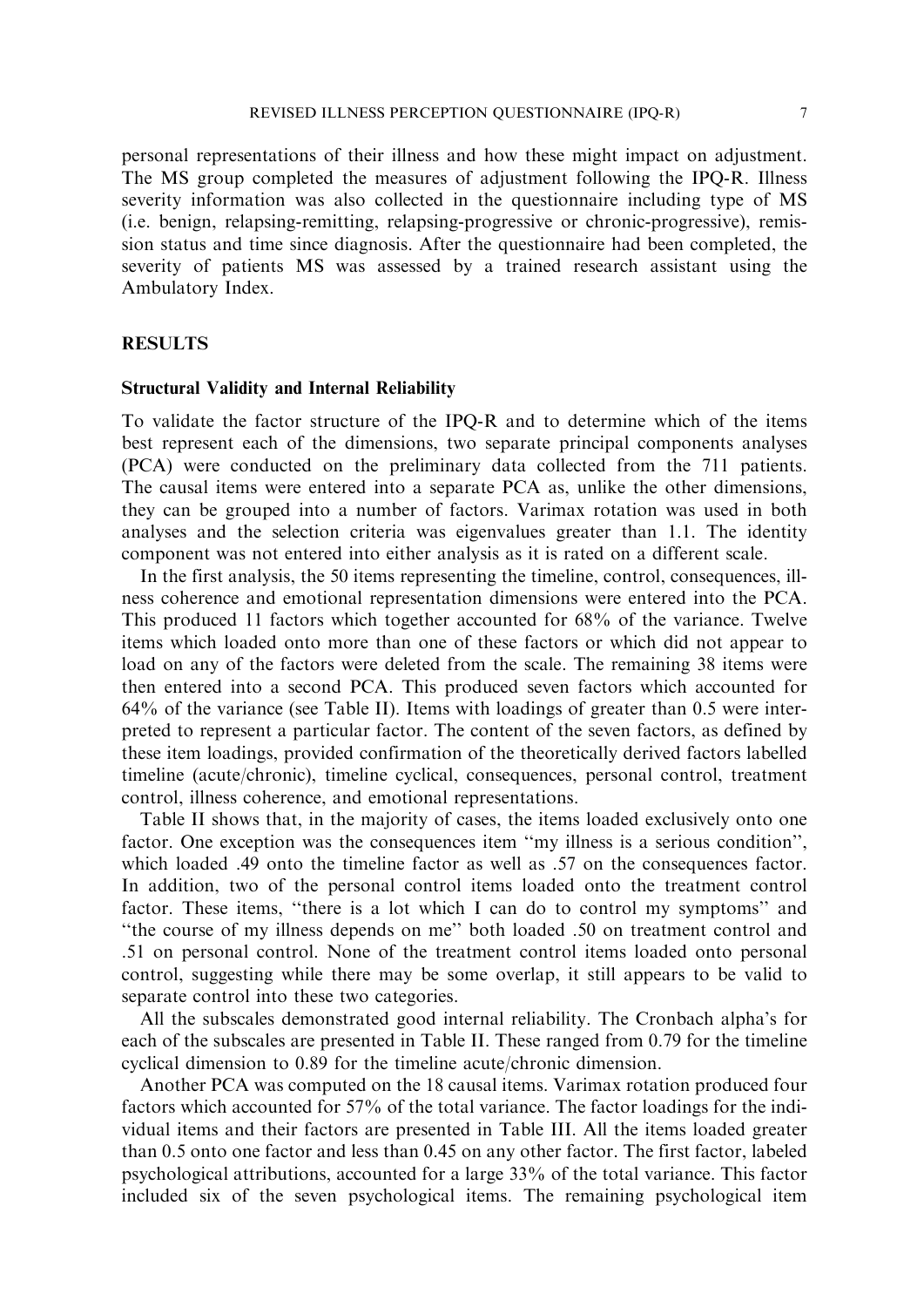''my own behaviour'' loaded more strongly onto the second factor which we labelled risk factors. Risk factors accounted for 11% the variance and included heredity, poor medical care, ageing and the health-related behaviours. The third factor, labelled immunity, accounted for 7% of the variance and included only three items, ''a virus'', ''pollution'' and ''altered immunity''. The final factor, labelled accident or chance, accounted for 6% of the variance. Although these items loaded onto the same factor, the correlation between them was low, suggesting that it may be better to treat them as distinct factors. The Cronbach alpha's for the other factors (see Table III) ranged from .86 for the psychological attributions to .67 for immunity.

## Validity and Internal Reliability of the Identity Subscale

The validity of the identity subscale was tested in two ways. First we conducted a paired samples t-test using the symptoms experienced subscale and the identity subscale. This analysis showed a significant difference between the symptoms patient's experienced versus those they associated with the illness (t (15.94),  $p < .001$ ), providing support for the conceptual difference between somatisation and identity. Second, we investigated the frequencies with which different symptoms were endorsed as part of patients' illness identity. All the symptoms were endorsed by a percentage of the patients, confirming the validity of the range of symptoms included in the identity subscale. Fatigue was the most frequently endorsed symptom with 76% of patients identifying it as a symptom specific to their illness. Pain, loss of strength, sleep difficulties and stiff joints were also endorsed by over 50% of the patients. A sore throat was only endorsed by 13% of patients while the remaining eight symptoms were all endorsed by more than 25% of the patient group.

Because the identity subscale consists of disparate symptoms and certain of these symptoms will be more relevant to particular illnesses than others, internal consistency of this scale is less relevant than in the other subscales. Nevertheless, the subscale does demonstrate a relatively high degree of internal reliability, with a Cronbach's alpha of .75. This suggests that patients either attribute a relatively high or low number of symptoms to their illness.

### Inter-Correlations Between IPQ-R Dimensions

Pearsons' correlation coefficients were computed to investigate the inter-relationships between the IPQ-R dimensions (see Table IV). The identity dimension correlated most strongly with psychological and immune attributions, and was less associated with risk factor attributions. Identity was positively correlated with the two control dimensions and the coherence dimension. This was in contrast to the findings for the other more pessimisticillness beliefs, timeline and consequences, where the control dimensions showed consistent negative associations. The control and coherence dimensions showed strong positive associations with one another and were negatively associated with emotional representations. On the other hand, chronic and cyclical timeline and serious consequences were positively correlated with emotional representations and negatively with illness coherence. Beliefs about the seriousness of the illness were also strongly related to chronic timeline beliefs and, to a lesser extent, with cyclical beliefs. Immune attributions were consistently related to the negative illness beliefs and to a poorer sense of treatment control. Risk factor and psychological attributions,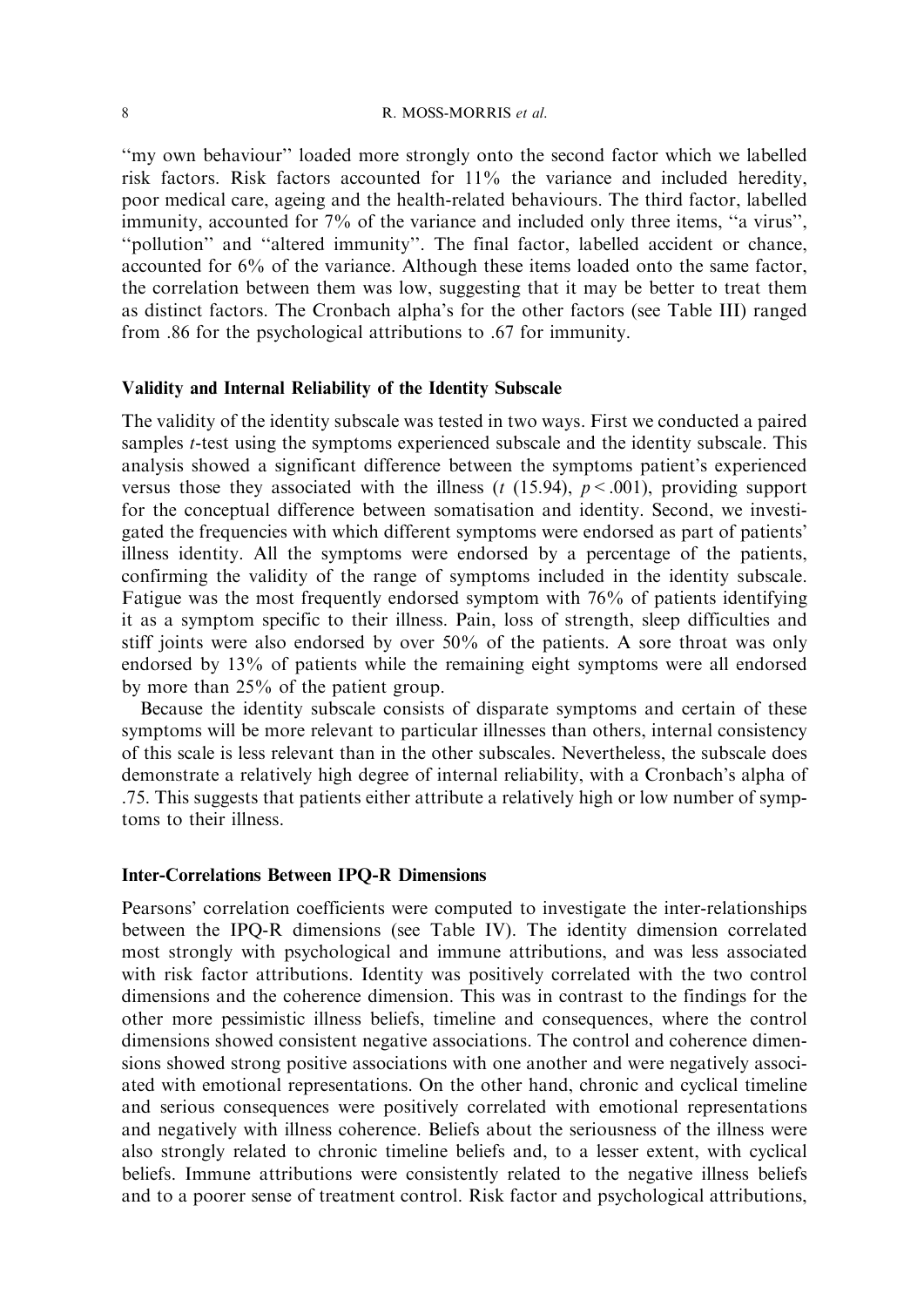|                                  | $\mathcal{I}$                                      | 2        | $\mathfrak{Z}$ | $4\qquad 5$                                                                                                                                                                                       | $\sim$ 6 | 7 | 8   | 9 | 10 | 11 | 12 |
|----------------------------------|----------------------------------------------------|----------|----------------|---------------------------------------------------------------------------------------------------------------------------------------------------------------------------------------------------|----------|---|-----|---|----|----|----|
| 1. Identity                      |                                                    |          |                |                                                                                                                                                                                                   |          |   |     |   |    |    |    |
| 2. Timeline<br>(acute/chronic)   | $-.05$                                             |          |                |                                                                                                                                                                                                   |          |   |     |   |    |    |    |
| 3. Timeline<br>(cyclical)        | $-.09*$                                            | $.14***$ |                |                                                                                                                                                                                                   |          |   |     |   |    |    |    |
| 4. Consequences                  | .07 .51*** .24***<br>.14*** -.29*** -.11** -.25*** |          |                |                                                                                                                                                                                                   |          |   |     |   |    |    |    |
| 5. Personal<br>control           |                                                    |          |                |                                                                                                                                                                                                   |          |   |     |   |    |    |    |
| 6. Treatment<br>control          |                                                    |          |                | $.13^{***} - .42^{***} - .10^{**} - .32^{***}$ .61 <sup>***</sup>                                                                                                                                 |          |   |     |   |    |    |    |
| 7. Emotional<br>representations  |                                                    |          |                | $.04$ $.21***$ $.30***$ $.53***$ $-.20***$ $-.16***$                                                                                                                                              |          |   |     |   |    |    |    |
| 8. Illness coherence             |                                                    |          |                | $\begin{array}{rrrrrrrrrrrrrr} .18^{*} & -.29^{**} & -.16^{**} & -.28^{**} & .56^{**} & .74^{**} & -.24^{**} \\ .26^{***} & -.01 & .24^{***} & .07 & .11^{**} & .11^{**} & .21^{***} \end{array}$ |          |   |     |   |    |    |    |
| 9. Psychological<br>attributions |                                                    |          |                |                                                                                                                                                                                                   |          |   | .06 |   |    |    |    |
| 10. Risk factor<br>attributions  |                                                    |          |                | $.13^{***}$ $-.07$ $.16^{***}$ $-.05$ $.27^{***}$ $.33^{***}$ $.09^{*}$ $.26^{**}$ $.64^{***}$                                                                                                    |          |   |     |   |    |    |    |
| 11. Immune<br>attributions       |                                                    |          |                | $.31^{***}$ $.25^{***}$ $.25^{***}$ $.28^{***}$ $-.08$ $-.13^{**}$ $.13^{**}$ $-.08$ $.43^{***}$ $.28^{***}$                                                                                      |          |   |     |   |    |    |    |
| 12. Chance<br>attributions       |                                                    |          |                | $-0.01 - 0.06 - 0.02$ $0.01 - 0.12^{**} - 0.06$ $0.16^{***} - 0.11^{*} - 0.07$ $0.04$                                                                                                             |          |   |     |   |    |    |    |

TABLE IV Correlation Matrix of the IPQ-R dimensions

Note:  $^*p < .05;$   $^{**}p < .01;$   $^{***}p < .001$ .

on the other hand, were positively related to both a sense of personal and treatment control. All the attributional factors showed a positive association with emotional representations, but risk factor beliefs were positively related to a sense of coherence, while chance attributions were negatively related to coherence. Chance attributions showed a small negative association to a sense of personal control and to immune attributions. Psychological, risk factor and immune attributions were all positively correlated with one another.

#### Test–Retest Reliability

Data from the renal dialysis inpatients was used to investigate the test–retest reliability of the final version of the IPQ-R over a three-week period. Pearson's correlations were computed between the IPQ-R completed at the two time points. The dimensions of IPQ-R generally showed good stability over this period with correlations ranging from .46 to .88 (see Table V). Personal control was the only dimension to show a correlation less than .5. Attributional and identity beliefs appear to remain the most consistent over this time period.

The six-month retest reliability of the IPQ-R was investigated within the RA sample. The data presented in Table V confirm that the IPQ-R has acceptable consistency over this lengthy time period. Except for cyclical timeline all the correlations between the time one and time two data were greater than .5. Once again the attributional beliefs appeared to be most consistent, as did patients' emotional representations.

## Discriminant Validity

In order to determine that the IPQ-R dimensions are not just a reflection of affective dispositions, Pearson's correlations were computed between the subscales of the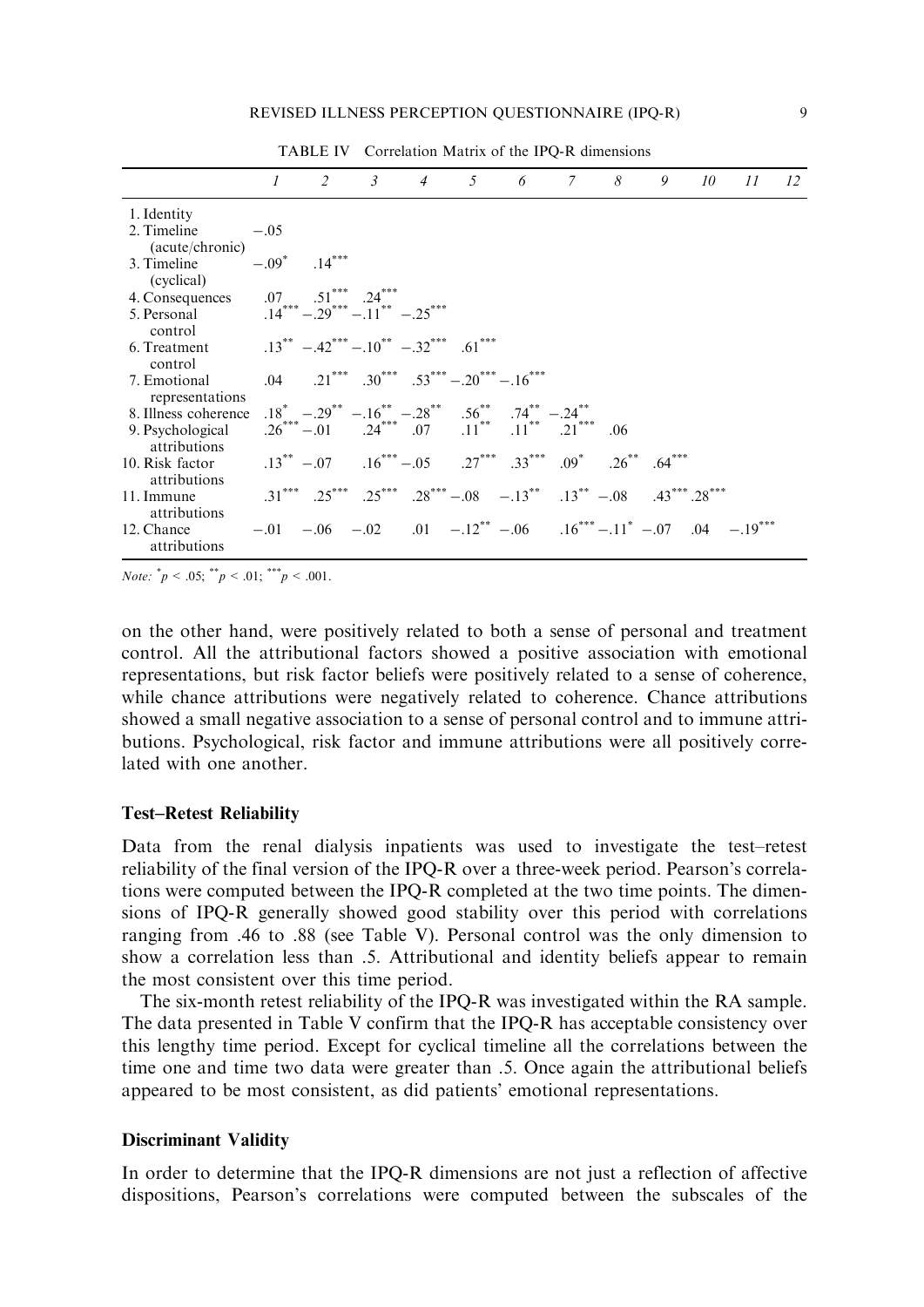|                            | Renal patients<br>$(n=28)$ (3 weeks) | Rheumatoid arthritis<br>$(n=75)$ (6 months) |
|----------------------------|--------------------------------------|---------------------------------------------|
| Identity                   | $80***$                              | 57***                                       |
| Timeline (acute/chronic)   | $.76***$                             | $.55**$                                     |
| Timeline (cyclical)        | $72***$                              | $35**$                                      |
| Consequences               | $74***$                              | $74***$                                     |
| Personal control           | $.46**$                              | 57***                                       |
| Treatment control          | $.63***$                             | $50***$                                     |
| Emotional representations  | $.70***$                             | $.81***$                                    |
| Illness coherence          | $.60***$                             | 53***                                       |
| Psychological attributions | $.87***$                             | $82***$                                     |
| Risk factor attributions   | $.88***$                             | $72***$                                     |
| Immune attributions        | 78***                                | 58***                                       |
| Chance attributions        | $.86***$                             | $53***$                                     |

TABLE V Test–retest reliability

Note: \*\*p < .01; \*\*\*p < .001.

TABLE VI Correlations between the IPQ-R dimensions and trait positive and negative affect

|                            | Positive Affect | Negative Affect |
|----------------------------|-----------------|-----------------|
| Identity                   | $-.19**$        | $.30***$        |
| Timeline (acute/chronic)   | $-.13*$         | 35***           |
| Timeline (cyclical)        | .01             | $.12*$          |
| Consequences               | $-.17**$        | $.36***$        |
| Personal control           | $.18**$         | $-.07$          |
| Treatment control          | $19**$          | $-.08$          |
| Emotional representations  | $-.26***$       | 54***           |
| Illness coherence          | $-.26***$       | 28***           |
| Psychological attributions | .01             | $35***$         |
| Risk factor attributions   | .04             | $27***$         |
| Immune attributions        | .09             | $.17**$         |
| Chance attributions        | .08             | .01             |

Note:  $*_{p}$  < .05;  $*_{p}$  < .01;  $*_{p}$  < .001.

IPQ-R and the PANAS. Table VI shows that the correlations were generally small to moderate in size. The most significant association was between emotional representations and NA  $(r = .54)$  suggesting that trait NA accounts for around 29% of the variance in the emotional upset generated by the illness. NA also demonstrated positive associations with a strong illness identity, chronic and cyclical timeline, beliefs in serious consequences, and psychological, risk factor, and immune attributions. These correlations ranged between .17 and .35. Personal and treatment control beliefs and chance attributions were unrelated to NA. Control beliefs did show, however, a small positive association with trait PA. PA was also negatively associated with emotional representations, illness coherence, illness identity, and chronic timeline with r's ranging from -.19 to  $-.26$ . PA was unrelated to any of the attributional beliefs or cyclical timeline.

#### Known Group Validity

Known group validity was assessed by comparing the illness beliefs of the acute and chronic pain patients. The data from the independent samples t-tests computed on each of the dimensions of the IPQ-R and the four attributional factors are presented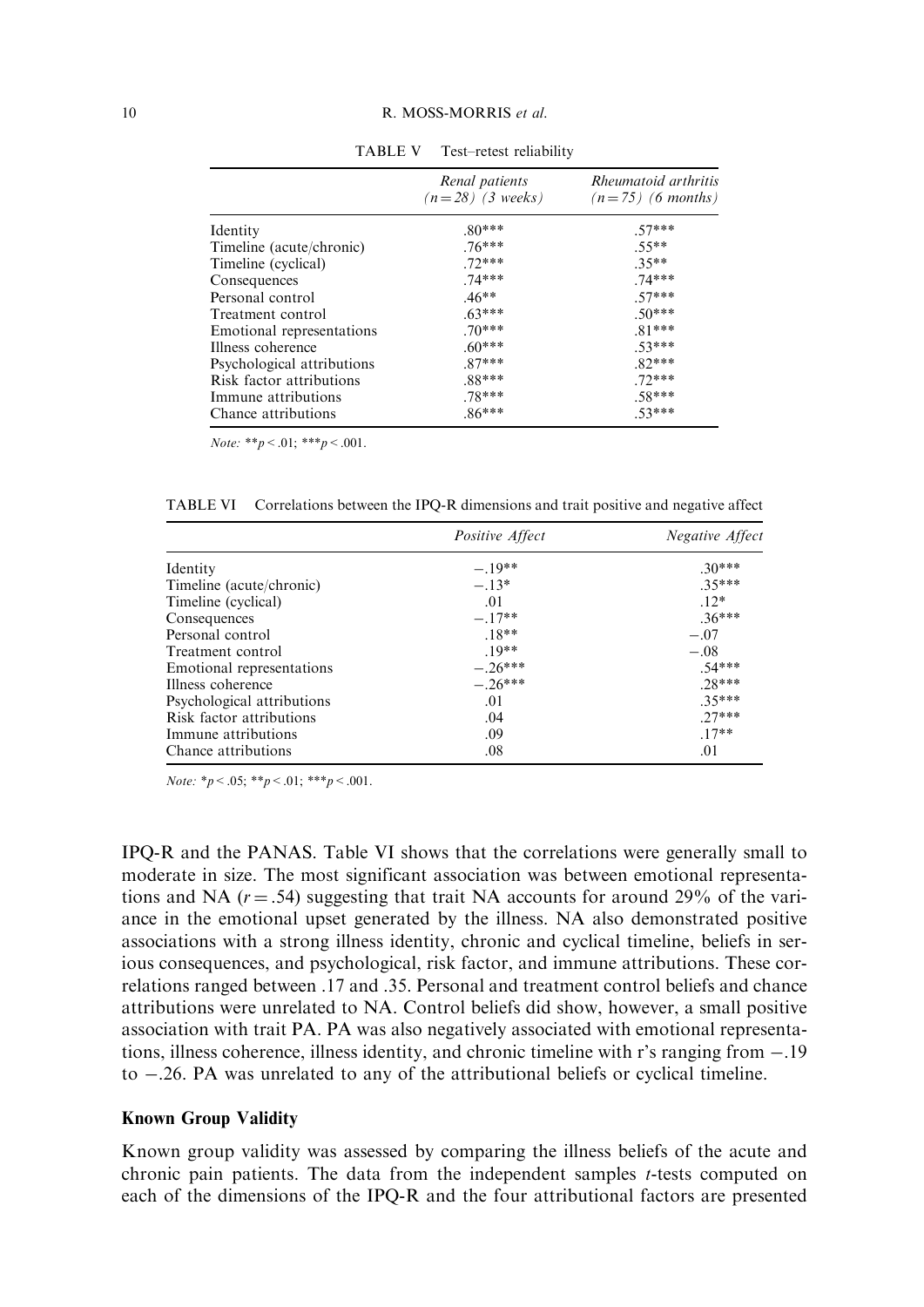| Chronic Pain<br>$(M, SD)$ $n = 63$ | Acute Pain<br>$(M, SD)$ $n = 35$ | T          |
|------------------------------------|----------------------------------|------------|
| 6.19(2.40)                         | 2.81(1.73)                       | $5.41***$  |
| 23.12(4.41)                        | 13.40 (5.38)                     | $9.67***$  |
| 12.87(3.89)                        | 9.37(2.58)                       | $5.63***$  |
| 23.45 (3.89)                       | 14.23 (4.44)                     | $10.68***$ |
| 18.42(4.01)                        | 22.94 (3.52)                     | $-5.59***$ |
| 14.22 (3.36)                       | 19.43 (3.28)                     | $-7.41***$ |
| 19.75 (4.15)                       | 16.12(4.03)                      | $4.12***$  |
| 13.37 (4.78)                       | 9.31(3.00)                       | $5.16***$  |
| 12.48(5.21)                        | 8.92 (2.96)                      | $4.20***$  |
| 15.32 (4.79)                       | 12.28(3.80)                      | $3.20**$   |
| 5.98 (2.45)                        | 4.00(1.37)                       | $4.32***$  |
| 6.54(1.82)                         | 8.03 (1.85)                      | $-3.80***$ |
|                                    |                                  |            |

TABLE VII Comparisons between chronic and acute pain patients responses on the IPQ-R

Note: \*\*p < .01; \*\*\*p < .001.

in Table VII. The groups were significantly different on all of the dimensions. As expected, the chronic pain patients had a stronger illness identity, a more chronic and cyclical timeline, and they perceived their pain as having more serious consequences and being less controllable than the acute pain patients. Chronic pain patients were also more distressed by their pain condition and had a less coherent understanding of their condition. Chronic pain patients were more likely to make psychological, risk factor, and immune attributions for their pain, while acute pain patients were more likely to attribute their pain to an accident or to chance.

#### Predictive Validity

Data collected from the MS sample was used to determine whether the IPQ-R could predict adjustment to illness. Adjustment was measured using the SIP, a measure of sickness-related dysfunction, and the Fatigue scale. Fatigue was included as a separate outcome because it is a major complaint for many MS patients. In these analyses, the fatigue item was dropped from the identity subcale to avoid the possibility of confounding the predictor and outcome variables. Three separate linear regressions were computed with each of these outcomes. Measures of illness severity were entered on the first step and the illness representation dimensions on the second step. This enabled us to assess the impact of the illness representation while controlling for the severity of the illness. Severity measures included the Ambulatory Index, the type of the patient's MS, remission status, and time since diagnosis.

Because a number of the illness representation dimensions are highly correlated, to avoid the problem of collinearity, exploratory correlations were computed between the dimensions and the outcome variables. The attributional factors were generally unrelated to outcome and were not included in the regressions.

The results of these analyses are presented in Table VIII. The illness severity measures accounted for 42% of the variance in SIP scores, with the Ambulatory Index being the most significant factor. The illness representation dimensions accounted for a further 15% of the variance, with the identity score being the most significant predictor. Objective illness severity was generally unrelated to the fatigue scores, but illness representations accounted for a significant 27% of the variance in physical fatigue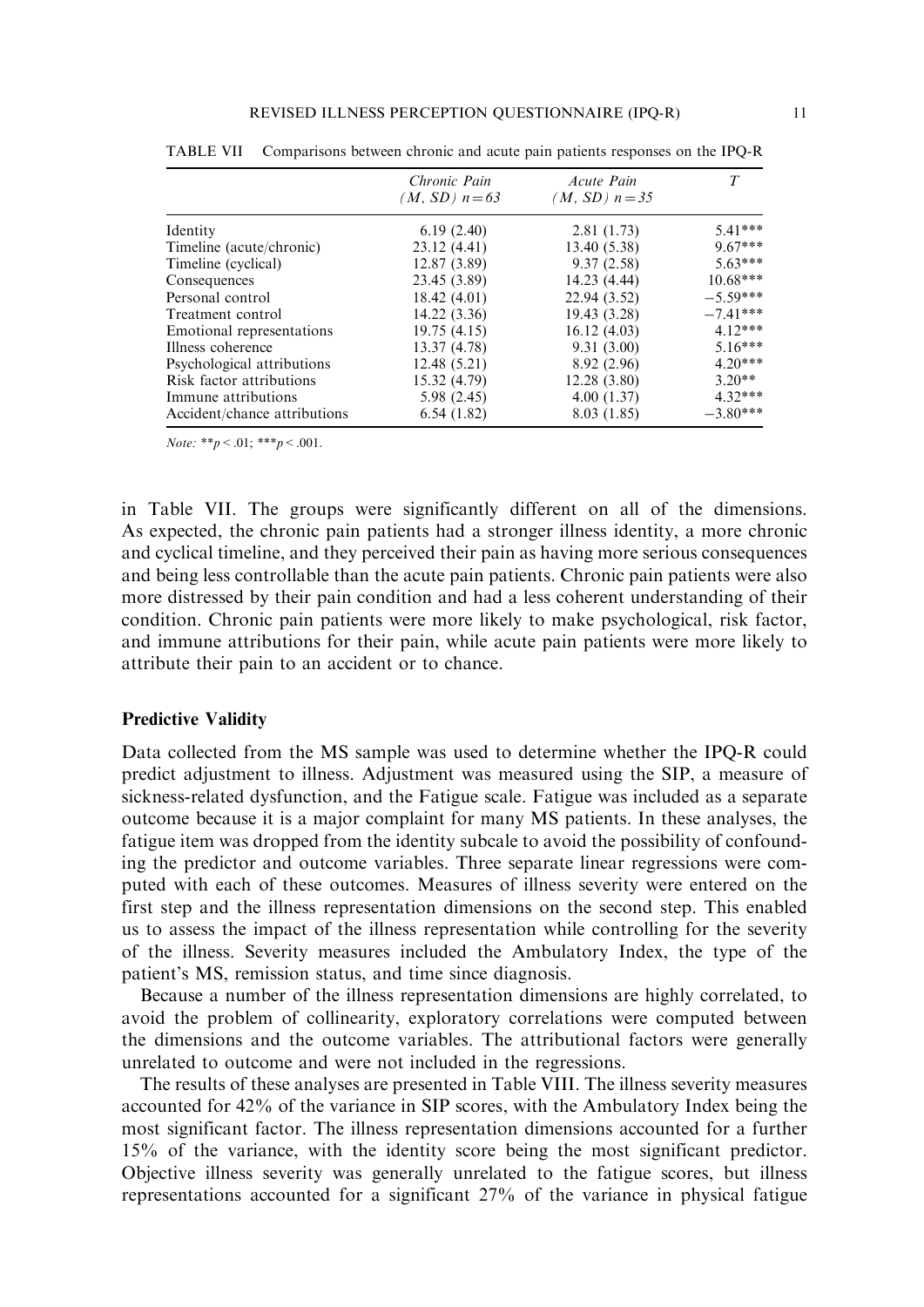|                           | <b>SIP</b><br>$\beta$ | Physical<br>Fatigue<br>β | Mental<br>Fatigue<br>β | Emotional<br>Reps.<br>β |
|---------------------------|-----------------------|--------------------------|------------------------|-------------------------|
|                           |                       |                          |                        |                         |
| Control variables         |                       |                          |                        |                         |
| Type of MS                | 0.17                  | 0.16                     | 0.14                   | 0.07                    |
| Remission status          | 0.01                  | 0.03                     | 0.01                   | 0.13                    |
| Time since diagnosis      | 0.01                  | $-0.05$                  | 0.15                   | $-0.06$                 |
| Ambulatory Index          | $0.56***$             | 0.09                     | $-0.11$                | $-0.1$                  |
|                           | Adi                   | Adj                      | Adi                    | Adi                     |
|                           | $R^2 = 0.42$          | $R^2 = -0.01$            | $R^2 = -0.03$          | $R^2 = 0.06$            |
|                           | $F = 15.26***$        | $F = 1.12$               | $F = .51$              | $F = 2.21$              |
| Cognitive representations |                       |                          |                        |                         |
| Identity                  | $.28**$               | $.24*$                   | .23                    | .03                     |
| Personal control          | $-.11$                | $-.38**$                 | .17                    | .07                     |
| Treatment control         | $-.12$                | .17                      | $-.24*$                | .06                     |
| Consequences              | .07                   | $.34*$                   | $\cdot$ 1              | $.41**$                 |
| Timeline                  | $-.05$                | $-.07$                   | .04                    | $\cdot$ 1               |
| Timeline cyclical         | .16                   | .05                      | $.28*$                 | $.28*$                  |
| Coherence                 | .02                   | .03                      | .04                    | $.25*$                  |
|                           | $R^2$ change = .15    | $R^2$ change = .27       | $R^2$ change = .20     | $R^2$ change = .36      |
|                           | $F = 3.75**$          | $F = 3.87***$            | $F = 2.48*$            | $F = 6.56***$           |

TABLE VIII Illness representations as predictors of adjustment in MS

 $*_p$  < .05;  $*_p$  < .01;  $**_p$  < .001.

Note: The fatigue item was deleted from the identity subscale in the regression analyses where physical and mental fatigue were the outcome variables.

and 20% of the variance in mental fatigue. The identity, control, consequences and timeline cyclical dimensions were significant predictors.

In a final regression equation we investigated whether the cognitive representations of illness could explain the variance in patients' emotional representations. From a theoretical point of view these are separate but interlinked constructs. Table VII shows that whereas severity of MS was minimally related to emotional representations, illness representations accounted for a significant 36% of the variance. Consequences, timeline cyclical, and illness coherence were all significant predictors of emotional distress generated by the illness.

## DISCUSSION

This paper has presented a revision of the IPQ, a scale widely used to assess patients' representations of their illness. The IPQ-R has strengthened the psychometric properties of the original scale in a number of ways including improving the reliability of the subscales. In the original IPQ, the internal reliabilities of the control/cure and timeline scales were lower than those of the other dimensions. These have been improved with the inclusion of the new items, and all the subscales now show good internal reliability. The test–retest data of the IPQ-R is in line with the data presented for the IPQ (Weinman *et al.*, 1996) and shows that the IPQ-R has acceptable levels of stability over three weeks and six months. Data from the PCA provides further empirical support for the theoretically derived dimensions of patients' illness representations. Of particular importance is the finding that the cognitive dimensions of the illness representation can be separated from both the emotional representation and from positive and negative affective traits.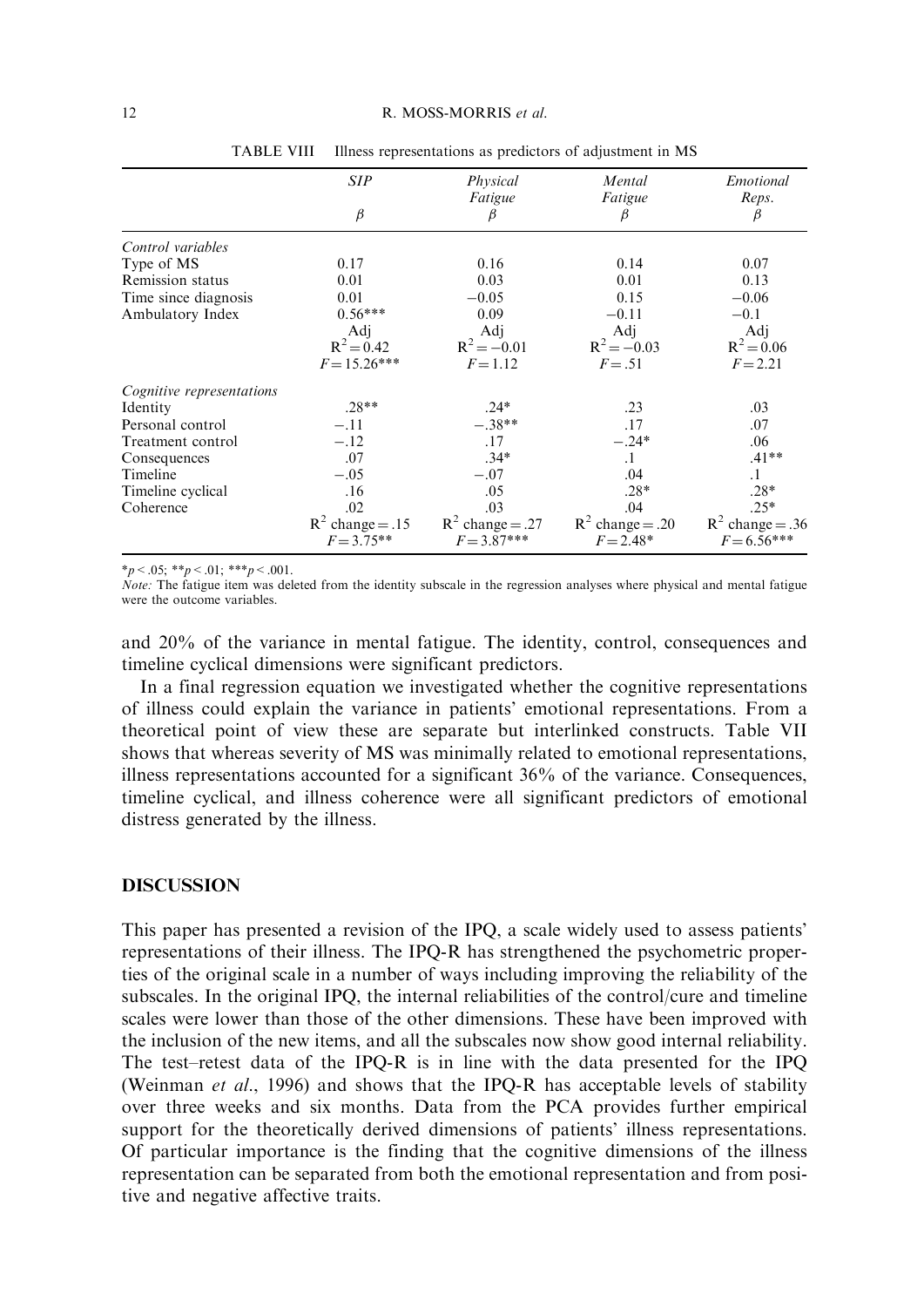The format of the scale has been improved to further separate the causal and identity subscales from the rest of the scale. The identity scale has been modified in an attempt to separate the concept of illness identity from the process of somatisation. Rather than measuring the perceived frequency of each symptom, patients are asked firstly to identify symptoms they experience and then to identify which of these symptoms they specifically associate with their illness. The causal scale has extended the range of available causal items and the results suggest that causes in many settings may usefully be divided into psychological attributions, risk factors, immune system factors and chance factors. However, as with the original IPQ, researchers should feel free to modify the causal and identity scales in order to suit particular illnesses, cultural settings or populations. For instance in a recent study where we investigated cultural differences in beliefs about diabetes mellitus, we added ''God's will'' to the causal scale (Barnes, 2001). In a study on patients with MS, numbness, clumsiness and speech impediment were added to the identity scale (Jopson, 2000).

The IPQ-R has also been extended to include measures of illness coherence and the emotional representation of illness. Illness coherence may prove to be a useful dimension to researchers interested in the importance of how the illness ''makes sense'' as a whole to the patient and may play an important role in longer term adjustment and the response to symptoms. The IPQ-R will also allow researchers to investigate the way in which emotional representations affect coping behaviours and ultimately illness outcomes. The data presented here from a sample of patients with MS suggests that emotional representations are largely unrelated to actual severity of the illness. On the other hand, cognitive beliefs that the illness has severe consequences, is cyclical in nature and out of one's personal control seem to strongly affect patients' emotional responses.

The IPQ-R has improved the ability of researchers to assess the perceived timeline of illness by firstly increasing the reliability of the original acute/chronic timeline subscale and secondly by including a cyclical timeline subscale. The latter subscale will be particularly useful to researchers working with patients whose illness cannot be adequately captured on a simple acute/chronic dimension such as menstrual disorders and some auto-immune and skin conditions.

The IPQ-R also provides some support for Horne's (1997) argument that the control dimension can be divided into personal and treatment components. This may be particularly relevant for future work into the relationships between illness representations and treatment adherence. While there was some overlap between the items of personal control and treatment control, this may reflect the fact that the distinction will be less important in some illnesses than in others. For instance, in MS where no specific treatment may be prescribed, patients may view treatment choices as a personal decision of how best to manage or control their condition. On the other hand, in illnesses such as HIV where medical treatment is very prescriptive, beliefs about the effectiveness of this treatment may be more conceptually distinct from beliefs about personal ways of controlling or managing the illness. Clearly, more work is needed in this area to unravel some of the complexities of control beliefs.

The new and revised IPQ-R dimensions appear to show logical inter-relationships. Beliefs in treatment and personal control and a sense of illness coherence were inversely related to pessimistic beliefs about the timeline and consequences of the illness as well as to negative emotional representations. The more positive beliefs of control and coherence were also inter-correlated, as were the more negative beliefs and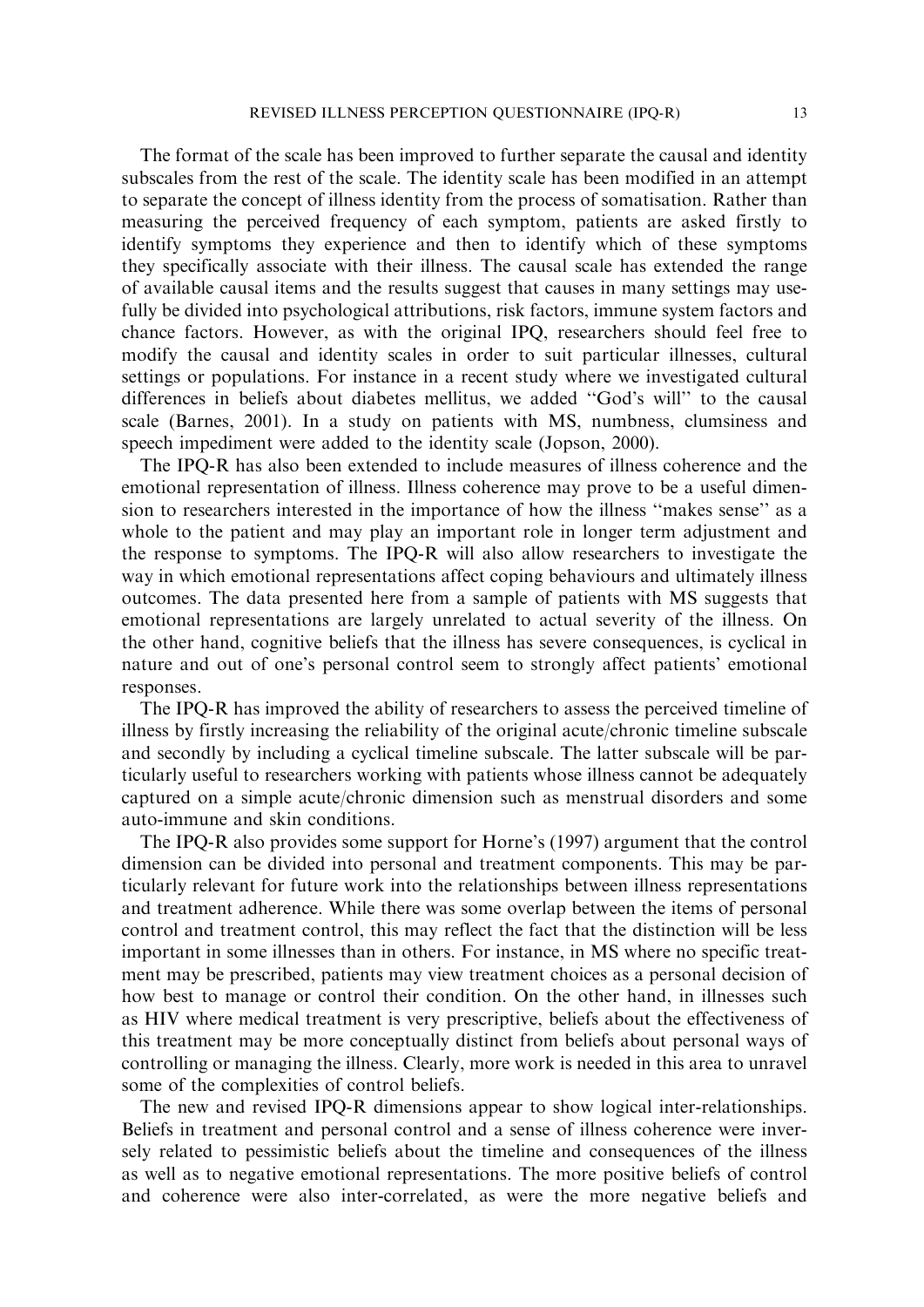emotional representations. There were also positive relationships between the attributional factors and illness identity. This is congruent with previous work which has shown that patients with more severe symptoms report a greater number of attributions for their illness (Affleck et al., 1987). Psychological and risk factor attributions were also related to an increased sense of personal and treatment control. This suggests that people feel more in control of their illness if they endorse behavioural and psychological causal factors such as smoking, diet, alcohol, stress, or overwork. On the other hand, immune attributions, which incorporated the causal factors with a more external locus of control including germs, pollution and altered immunity, was related to a poor sense of treatment control, a chronic and cyclical timeline and serious consequences. Patients who made more psychological attributions also had a tendency to view their illness as chronic and were more distressed by their illness.

This paper also demonstrated that cognitive illness representations account for a significant proportion of the variance in levels of disability, fatigue, and emotional distress in MS patients. However, the data were collected at one time point. Further prospective studies are needed to confirm the associations between illness representations and adjustment to illness over time.

The authors of the IPQ have always encouraged researchers to adapt the scale to their particular illness and research setting. We continue to believe this to be important because of the powerful influence unique characteristics of an illness and particular cultural factors can play in understanding patients' perceptions. Currently a number of different illness versions and language versions of the scale exist. The IPQ has also been successfully adapted to measure spouses beliefs about their partners illness (Weinman *et al.*, 2000) and we would continue to encourage researchers to share their versions with other users. The facility for this exists on the IPQ website<sup>1</sup>. We would also like to see the scale used in conjunction with other less structured assessment techniques in order to provide more data on the strengths and weaknesses of different approaches.

The publication of the IPQ in 1996 has enabled researchers interested in exploring the role of illness perceptions to outcome and psychological adjustment to readily assess these concepts that were previously only assessed through interview or through the use of specially constructed scales. Since the publication of the scale research in the illness perception area has increased dramatically. It is hoped that this revision of the IPQ will further stimulate research in this area and facilitate improvement in the theoretical understanding of the dimensions on which the scale is based.

#### Acknowledgements

We would like to acknowledge a number of colleagues who played important roles in the development of the IPQ-R. In Auckland, Corina Grey collected the RA, asthma, and diabetes data and compiled the data base for the study. Nicola Jopson was responsible for the MS data, Kate Perry for the MI sample and Tim Dyer assisted with the collection of the pain data. In London, Sophie Jedda collected the retest data on the renal sample. In Brighton, Sarah Pearson, Vanessa Cooper and Jane Clatworthy collected the HIV data. In Norway, Borge Sivertson developed the IPQ website.

<sup>1</sup> http:/www.auckland.ac.nz/hpsy/scales.html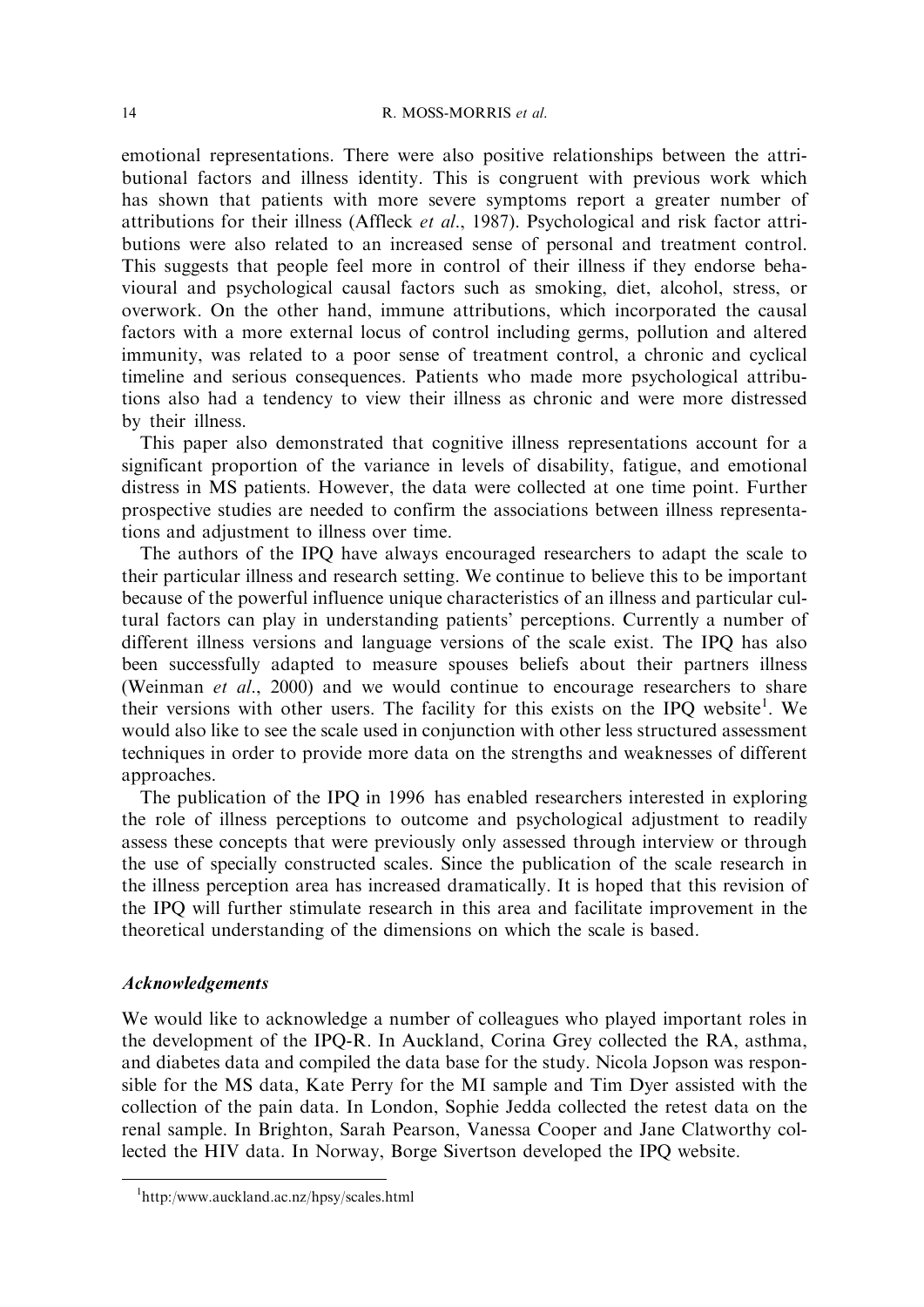#### References

- Affleck, G., Tennen, H., Croog, S. and Levine. (1987). Causal attributions, perceived control and recovery from a heart attack. Journal of Social and Clinical Psychology, 5, 339-355.
- Barnes, L. (2001). Cultural perceptions of diabetes mellitus. Unpublished master's thesis. The University of Auckland, Auckland, New Zealand.
- Bergner, M., Bobbitt, R.A., Carter, W.B. and Gilson, B.S. (1981). The Sickness Impact Profile: Validation of a health status measure. Medical Care, 19, 787–805.
- Buick, D.L. (1997). Illness representations and breast cancer: Coping with radiation and chemotherapy. In: Petrie, K.J. and Weinman, J. (Eds.), Perceptions of health and illness: Current research and applications pp. 379–409. Amsterdam: Harwood Academic Publishers.
- Buick, D.L. and Petrie, K.J. (in press). The validity of healthy women's perceptions of breast cancer patients' distress, coping and illness perceptions during radiation and chemotherapy treatment. Journal of Applied Social Psychology.
- Cameron, L.D., Leventhal, E.A. and Leventhal, H. (1993). Symptom representations and affect as determinants of care seeking in a community-dwelling, adult sample population. *Health Psychology*, 12, 171–179.
- Chalder, T., Berelowitz, G., Pawlikowska, T., Watts, L., Wessely, S., Wright, D. and Wallace, E.P. (1993). Development of a fatigue scale. Journal of Psychosomatic Research, 37, 147–153.
- Cooper, A., Lloyd, G.S., Weinman, J. and Jackson, G. (1999). Why patients do not attend cardiac rehabilitation: Role of intentions and illness beliefs. Heart, 82, 234–236.
- Fortune, D.G., Richards, H.L., Main, C.J. and Griffiths, C.E.M. (2000). Pathological worrying, illness perceptions and disease severity in patients with psoriasis. British Journal of Health Psychology, 5, 71–82.
- Griva, K., Myers, L.B. and Newman, S. (2000). Illness perceptions and self-efficacy beliefs in adolescents and young adults with insulin dependent diabetes mellitus. Psychology and Health, 15, 733–750.
- Hauser, S., Dawson, D., Lehrich, J., Beal, M., Kevy, S., Mills, J. and Weiner, H. (1983). Intensive immunosuppression in progressive multiple sclerosis: a randomised, three-arm study of high-dose intravenous cyclophosphamide, plasma exchange and ACTH. The New England Journal of Medicine, 308, 173–180.
- Heijmans, M.J.W.M. (1999). The role of patients' illness representations in coping and functioning with Addison's disease. *British Journal of Health Psychology*, 4, 137–149.
- Heijmans, M. (1998). Coping and adaptive outcome in chronic fatigue syndrome: importance of illness cognitions. Journal of Psychosomatic Research, 45, 39–51.
- Heijmans, M. and de Ridder, D. (1998). Assessing illness representations of chronic illness: Explorations of their disease-specific nature. Journal of Behavioral Medicine, 21, 485-503.
- Heijmans, M., de Ridder, D. and Bensing, J. (1999). Dissimilarity in patients' and spouses representations of chronic illness: exploration of relations to patient adaptation. *Psychology and Health*, 14, 451–466.
- Horne, R. (1997). Representations of medication and treatment: Advances in theory and measurement. In: Petrie, K.J. and Weinman, J. (Eds.), Perceptions in Health and Illness: Current Research and Applications. pp. 155–188. Amsterdam: Harwood Academic Publishers.
- Horne, R. and Weinman, J. (1999). Patients' beliefs about prescribed medicines and their role in adherence to treatment in chronic physical illness. Journal of Psychosomatic Research, 47, 555–567.
- Jopson, N. (2000). The role that illness perceptions play in the adjustment to multiple sclerosis. Unpublished master's thesis, The University of Auckland, Auckland, New Zealand.
- Khoury, S.J., Guttman, C.R.G., Orav, E.J., Hohol, M.J., Ahn, S.S., Hsu, L., Kikinis, R., Mackin, G.A., Jolesz, F.A. and Weiner, H.L. (1994). Longitudinal MRI in Multiple Sclerosis. Neurology, 44, 2120–2124.
- Leventhal, H., Nerenz, D.R. and Steele, D.S. (1984). Illness representations and coping with health threats. In: Baum, A. Taylor, S.E. and Singer, J.E. (Eds.), Handbook of psychology and health. Vol. IV. pp. 219–252. Hillsdale, NJ: Erlbaum.
- Leventhal, H., Benyamini, Y., Brownlee, S., Diefenbach, M., Leventhal, E., Patrick-Miller, L. and Robitaille, C. (1997). Illness representations: Theoretical Foundations. In: Petrie, K.J. and Weinman, J. (Eds.), Perceptions of health and illness: Current research and applications. pp. 19–45. Amsterdam: Harwood Academic Publishers.
- Leventhal, H., Leventhal, E. A. and Cameron, L. (2001). Representations, procedures, and affect in illness self-regulation: A perceptual-cognitive model. In: Baum, A., Revenson, T.A. and Singer, J.E. (Eds.), Handbook of health psychology, pp. 19–48. Mahwah, New Jersey: Lawrence Erlbaum.
- McClenahan, R. and Weinman, J. (1998). Determinants of carer distress in non-acute stroke. International Journal of Language and Communication Disorders, 33, 138–143.
- Moss-Morris, R. (1997). The role of illness cognitions and coping in the aetiology and maintenance of the chronic fatigue syndrome (CFS). In: Petrie, K.J. and Weinman, J. (Eds.), Perceptions in Health and Illness: Current Research and Applications. pp. 411–439. Amsterdam: Harwood Academic Publishers.
- Moss-Morris, R. and Petrie, K.J. (2001). Discriminating between Chronic Fatigue Syndrome and Depression: A cognitive analysis. Psychological Medicine, 31, 469–479.